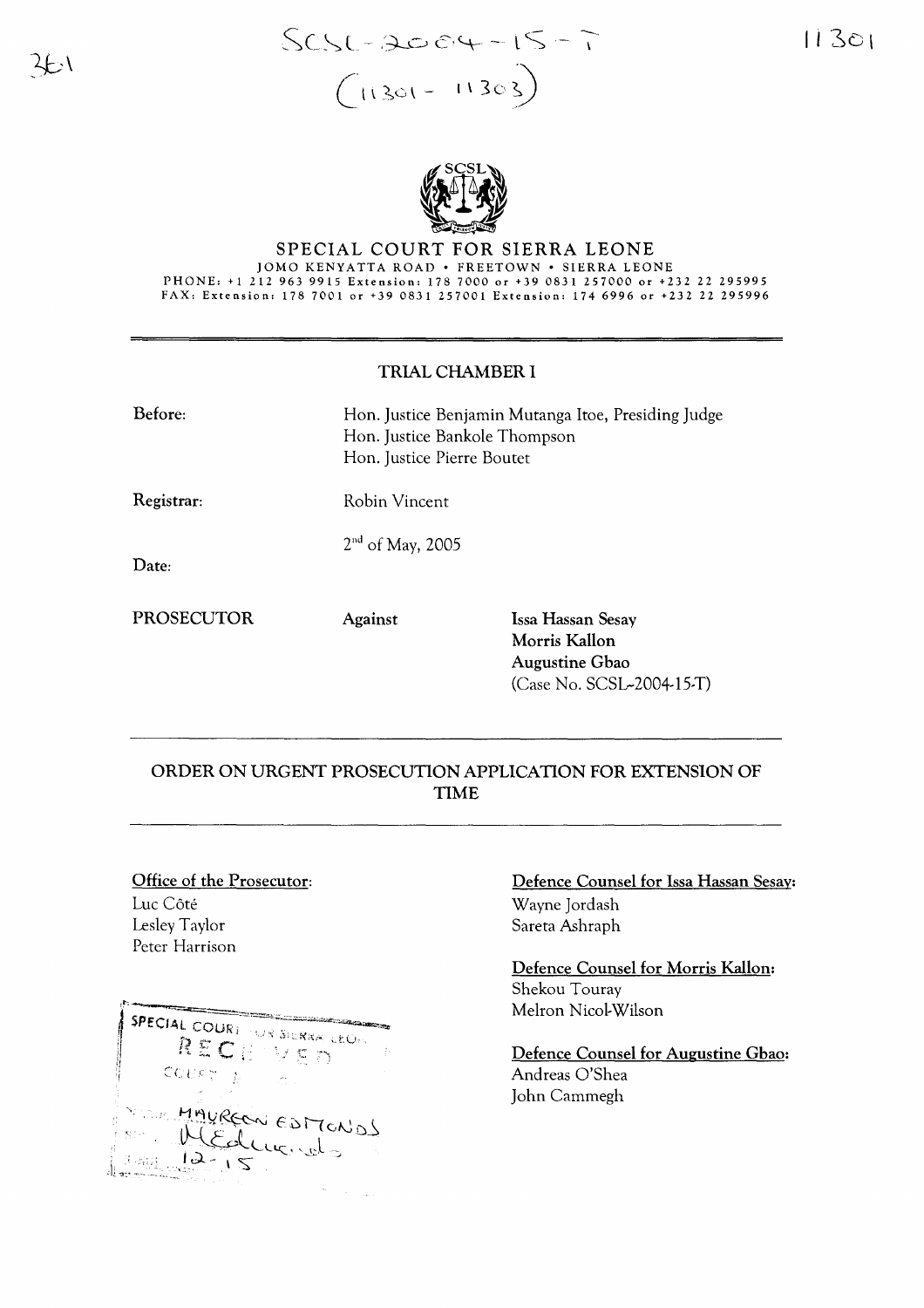TRIAL CHAMBER I ("Trial Chamber") of the Special Court for Sierra Leone ("Special Court") composed of Hon. Justice Benjamin Mutanga !toe, Presiding Judge, Hon. Justice Bankole Thompson and Hon. Justice Pierre Boutet;

HAVING RECEIVED the *Urgent Application for an* Extension *of* Time *for Compliance with the Order for Compliance of Prosecution with Rule 94bis Dated* 9 *March* 2005 ("Application"), filed by the Office of the Prosecutor ("Prosecution") on the 29<sup>th</sup> of April, 2005;

NOTING the Response to the Application filed by Counsel for the First Accused, Issa Hassan Sesay, on the  $2<sup>nd</sup>$  of May, 2005;

MINDFUL of the *Order for Compliance of Prosecution with Rule 94bis* of the 9th of March, 2005 ("Order"), requiring the Prosecution to disclose to the Defence any expert reports it will seek to rely on at trial before 5.00pm on the 4<sup>th</sup> of May, 2005;

CONSIDERING that the Prosecution in the Application seeks an extension of time to comply with the Order in so far as it applies to the expert report of Witness TFI-301 until 5.00pm on the  $5<sup>th</sup>$  of May, 2005 or, in the alternative, as soon as the report is received;

CONSIDERING that the Prosecution submits that the said expert report has been completed and was dispatched via worldwide express currier to the Special Court on the  $28<sup>th</sup>$  of April, 2005 and its delivery is expected for the 5<sup>th</sup> of May, 2005;

CONSIDERING that the Prosecution further submits that it will comply with the Order in respect of all other expert reports it intends to rely on;

FINDING THEREFORE that in the present situation, it is in the interest of justice to grant an extension of time for the delivery of the expert report of Witness TF1-301;

PURSUANT TO Rule 54 of the Rules of Procedure and Evidence of the Special Court;

GRANTS the Application, and consequentially,

Case No. SCSL-04-15-T

 $\sqrt{2.2}$  2nd of May, 2005

£AT <sup>I</sup> *7/*